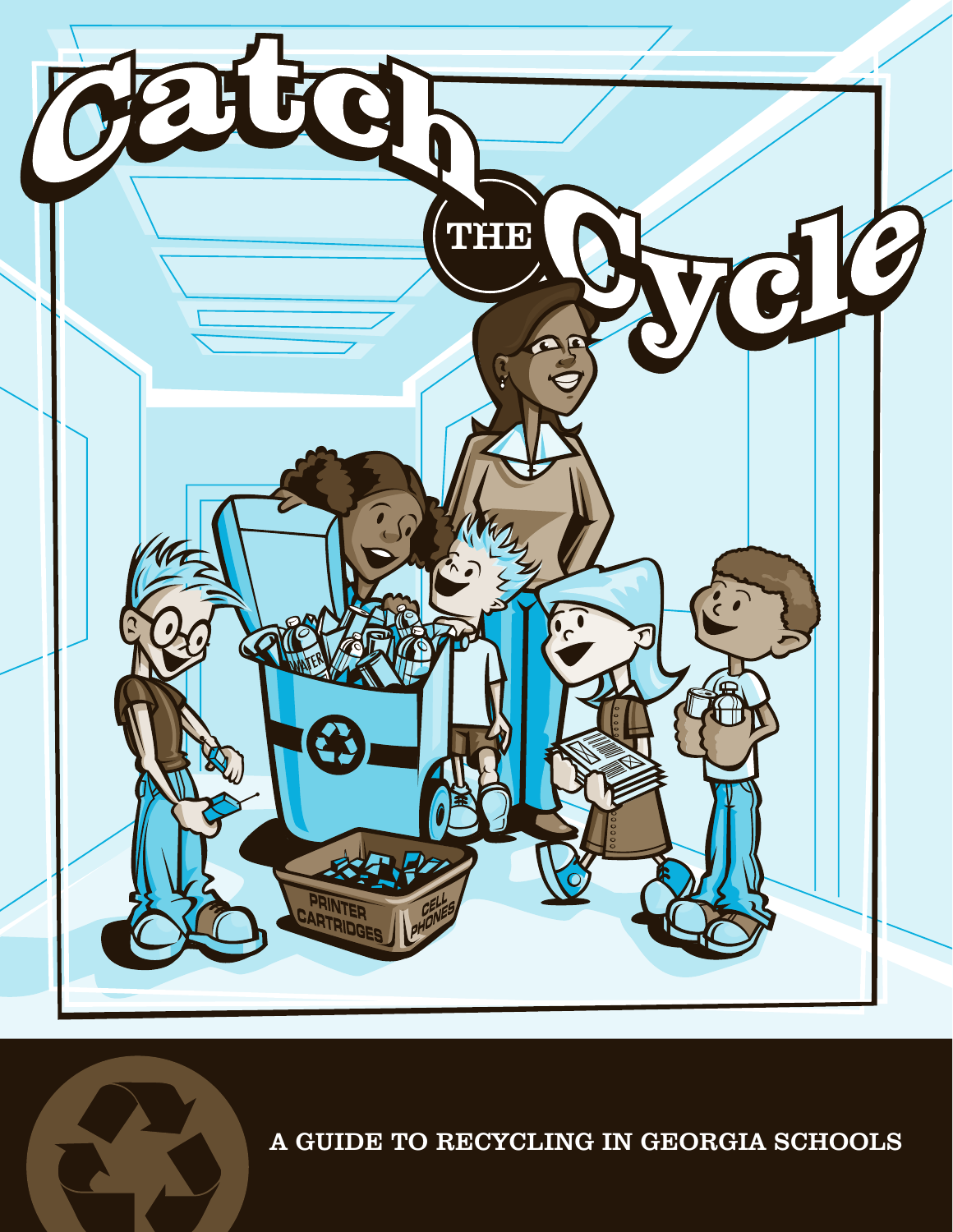# **A Guide for Implementing a School Recycling Program**

Reduce, Reuse, and Recycle are the key components to a comprehensive school waste reduction program. This guide focuses on recycling, but does not discount the importance of reduction and reuse.

# **Table of Contents**

# **Step 1: Do your Homework**

### **A**. Assemble a Team

- **B.** Analyze the Trash
	- **1.** Generation
	- **2.** Composition
	- **3.** Percent recyclable
- **C.** Identify Markets
- **D.** Establish a Goal
- **E.** Get approval

# **Step 2: Collection System**

- **A**. Map school
- **B**. Logistics
- **C**. Containers
- **D**. Transportation

**Step 3: Education/Promotion**

**Step 4: Begin Recycling!**

**Step 5: Evaluate program**

**Did You Know?**

# **Additional Resources**

# **Background**

WHY IS RECYCLING IMPORTANT?

#### **Recycling reduces the amount of waste going into a**  landfill, helping to prolong its useful life.

Thirty percent of the waste disposed in the United States each year is recovered and recycled or composted, fifteen percent is burned at combustion facilities, and the remaining fifty-five percent is disposed of in landfills. (Source: U.S. E.P.A.)

#### **Recycling saves energy.**

It takes 20 times more energy to make aluminum from bauxite ore than using recycled aluminum. (Source: Aluminum Association).

#### **Recycling creates jobs.**

The Office of the Federal Environmental Executive estimates that recycling and remanufacturing industries account for approximately one million manufacturing jobs and more than \$100 billion in revenue. (Source: EPA) In Georgia, recycling industries add over 3 billion dollars in value to the materials that they process, employing over 23,000 Georgians. (Source: Southern States Energy Board)

#### **Recycling saves natural resources.**

Products made from recycled material slow the depletion of nonrenewable resources such as metal ores, oil, and natural gas, and reduce the encroachment of new mining and drilling operations on sensitive lands.

#### **Recycling reduces pollution.**

Two hundred million gallons of used oil are improperly disposed of each year. (Source: EPA) Used motor oil often turns up in our rivers, lakes, and streams. Properly recycling the motor oil from one oil change protects a million gallons of drinking water – or a year's supply for 50 people. (Source: American Petroleum Institute)

#### **Recycling provides raw materials for industry.**

Georgia is home to the nation's largest single user of recycled PET (#1) plastic ~ the carpet industry. Five 2-liter PET plastic soda bottles yield enough fibers to be sewn into one square foot of carpet, or an extra large T-shirt.

#### **Recycling makes a difference.**

A school recycling program is a hands-on, interdisciplinary lesson that educates students about the environment, personal responsibility, community action, and solid waste management. School recycling programs not only impact students and their families but also impact communities and the overall waste diversion in a community.

**1**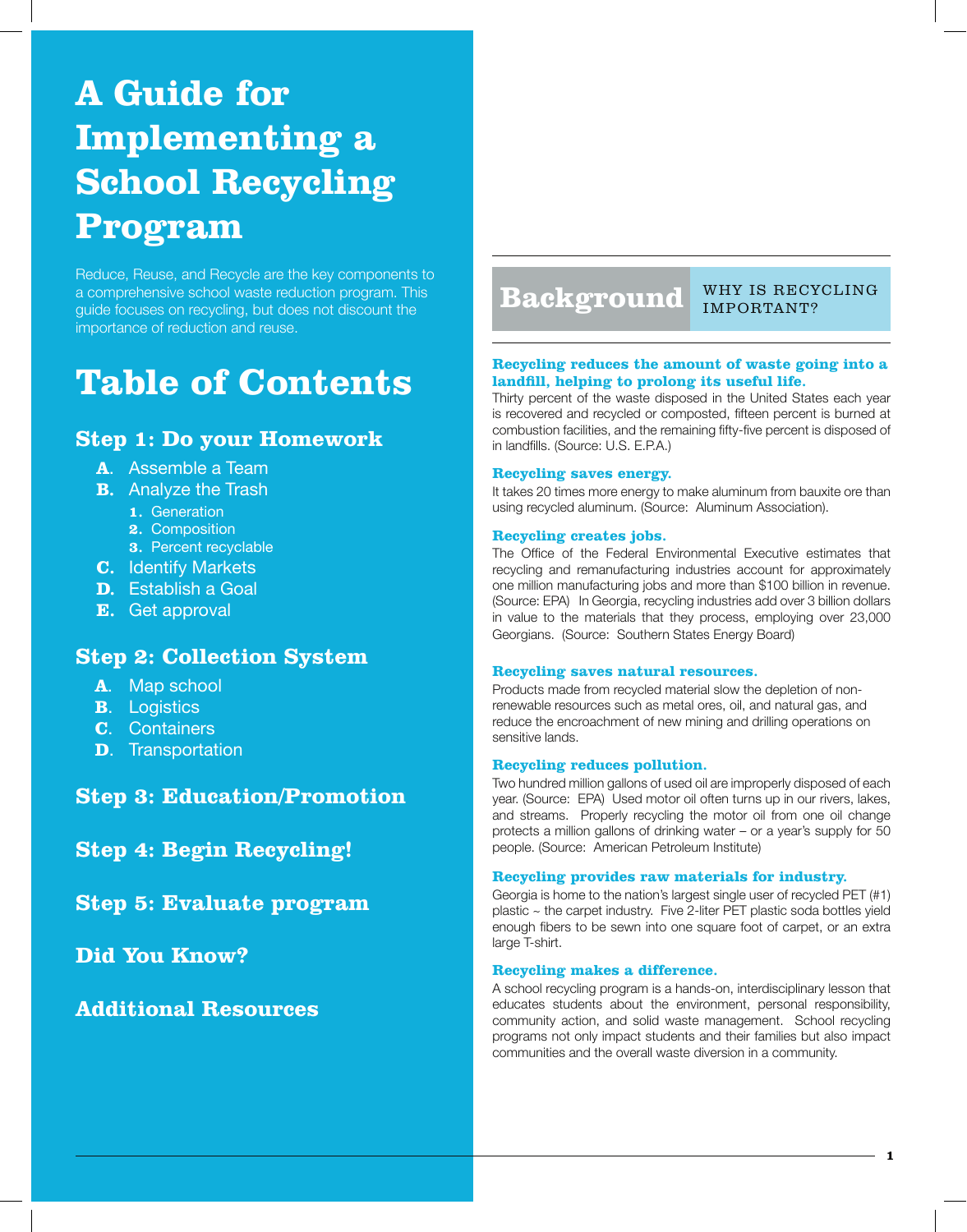# **Step 1: Do your Homework**

# **A.** ASSEMBLE A TEAM

Planning for your school recycling program must include the custodial staff, students, teachers, parents, school administrators and a representative of a local community recycling program or Keep America Beautiful representative to ensure the success and sustainability of your program. Student organizations, such as the National Honor Society, Beta Club, Builders Club, 4-H Club, or environmental/ecology clubs are often successful at maintaining school recycling efforts.

**TIP:** *Sustaining a recycling program can be a challenge in some schools, especially those with transient populations. One way to ensure the continuation of the recycling program is to create a recycling notebook or scrapbook of all your local contacts, participating staff members, grants or in-kind donations received along with the organization it was received from, and a general history of your recycling program (events, activities, competitions, etc.) When key people in your recycling program leave, this notebook will provide important information for others to use.* 

# **B.** ANALYZE THE TRASH

Conducting an assessment of your school's waste stream can identify the type, quantity, and/or origin of the potential recyclable materials. This information can assist your team with formulating school recycling goals and procurement of recycling containers and/or other needed materials. Students should complete the assessment with guidance from a teacher(s). An assessment can be done simply by recording the contents of an individual classroom, or a sampling of classrooms can participate in an assessment by sorting and weighing discarded trash. Once the trash is sorted and weighed, it can be multiplied by the number of classrooms for an estimate of the amount of trash and recyclable materials being discarded. Adding the waste from the library, computer labs, offices, cafeteria and other parts of your school will lead to a more accurate estimate of the total amount and type of waste in your school.

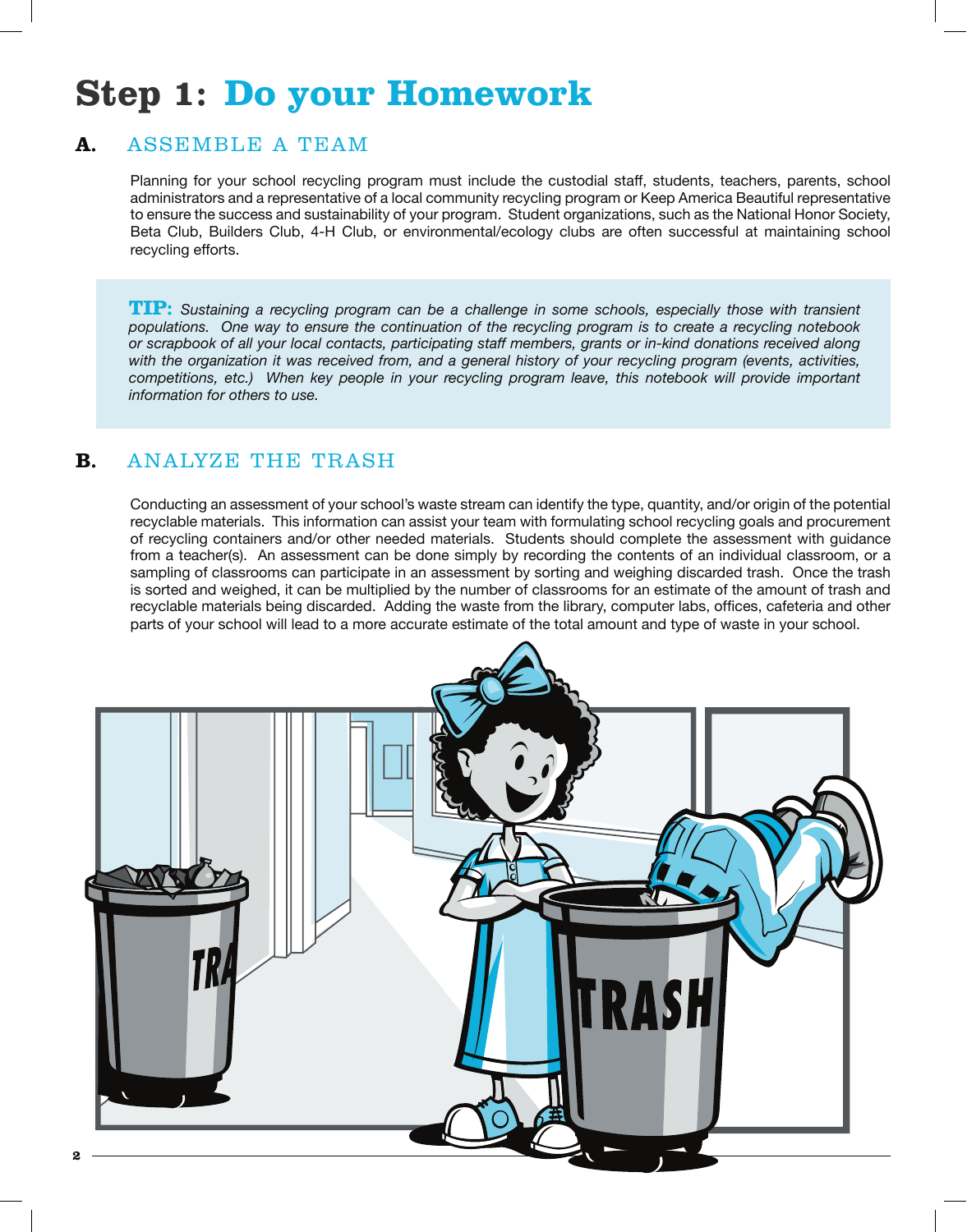# **Trash Calculation Method**

\*The following three assessment parts can be completed in the same week.

#### Part 1: How much waste does the school produce?

- 1. Weigh a typical classroom's trash at the end of each day for one week.
- 2. Average the weight of the trash over the five days.
- 3. Multiply the answer to #2 by 20 to obtain an estimate of trash produced per month for a classroom.
- 4. Multiply the answer for #3 by the number of classrooms to get an estimate of trash disposed by all classrooms per month.
- 5. Do steps #1-3 for the cafeteria, library, teacher work room, office and other school areas and add the results to the total amount of trash from classrooms to obtain a monthly total. (Hint: This may not be possible at some schools due to the enormous amount of waste generated, lack of storage areas in the school for the waste, and sanitary issues). Work closely with your custodial staff to estimate other areas of your school. Have custodians count the number of bags of trash collected from each area of your school during one school day. Ask them to sort and weigh one bag of trash from each of those areas to aid with estimation. In addition, a custodian may be able to estimate the weight of the recyclables disposed of in other areas of your school.

Examples:

- 1. 10 lbs. + 7 lbs. + 5 lbs. + 12 lbs. + 6 lbs. = 40 lbs./one classroom/week
- 2. 40 lbs. $\div$  5 days = 8 lbs. of waste produced per classroom per day
- 3. 8 lbs. x 20 school days = 160 lbs. of waste produced per classroom per month
- 4. 160 lbs. x 20 classrooms = 3,200 lbs. of waste produced by all classrooms per month
- 5. 3,200 lbs. classroom waste + 1,800 lbs. waste from other areas = 5,000 lbs. by the school per month

#### Part 2: What is the composition of school waste before recycling?

- 1. Separate the waste from the classroom trash bin into the following seven categories. If possible, do this waste separation activity for other areas of the school, such as the cafeteria, offices, library/media center, etc.
	- **a.** Paper: newspaper, notebook paper, magazines, boxes, wrappers
	- **b.** Plastic: disposable food service products (plates e.g. Styrofoam, cups, cutlery), product wrappers, food and beverage containers, markers
	- **c.** Glass: marbles, food and beverage containers
	- **d.** Metal: paper clips, staples, aluminum foil, food and beverage containers
	- **e.** Food: classroom snacks, cafeteria food waste (Idea: Since most food waste is generated in the cafeteria, have the students, teachers, and staff separate food waste from other waste for one week in the cafeteria. The team could do this by locating waste bins labeled: *Food Waste Only* and *Other Waste*. Additionally, team members could monitor the bins during breakfast (if available) and lunch all week to ensure that the waste is separated properly for the analysis.)
	- **f.** Wood: toothpicks, cedar chips, blocks, pencils
	- **g.** Other: rubber bands, fabric, balloons, mixed material (e.g. plastic and metal) products
- 2. Weigh the separated waste.
- 3. Average the weight of each trash category.
- 4. Convert to a percentage.
- 5. Record the data on a chart and graph the results.

**TIP:** *Contact DCA for more detailed information about how to conduct a school solid waste audit at 404-679-4940.*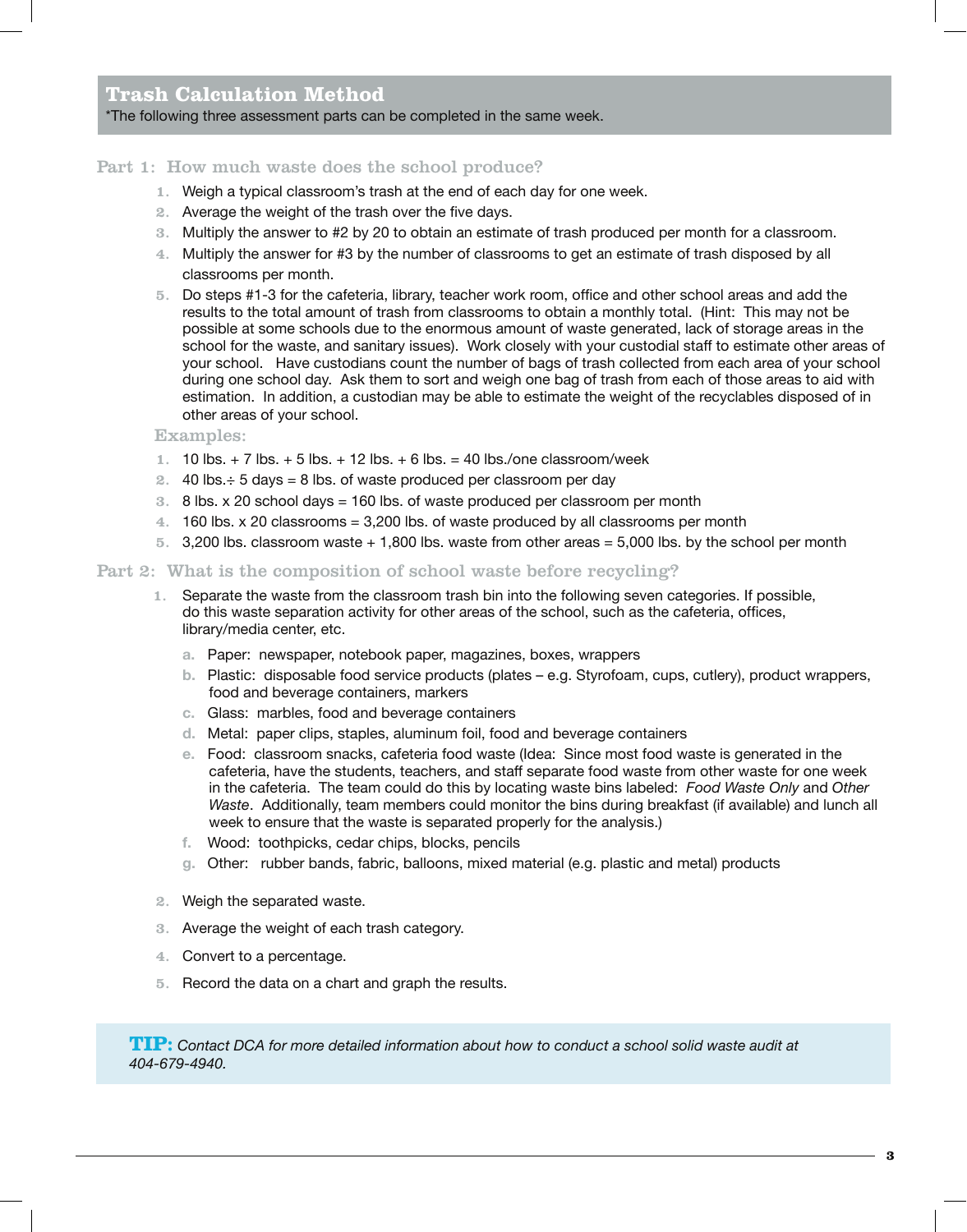

#### Part 3: How much of the school's waste can be recycled?

- 1. Separate recyclable materials out of each category from Step 1 (this should be materials that can be recycled in your community) in a typical classroom at the end of each day for one week. Remember, just because a product can be recycled doesn't mean that it is being recycled in your community.
- 2. Weigh the amount in each category and average for the week.
- 3. Multiply by 20 for the average weight per month for the classroom. If possible, do the recyclable separation for other areas of the school, such as the cafeteria, offices, library/media center, etc.
- 4. Multiply by the number of classrooms and add the weight from the library, cafeteria, teacher workroom, office and other school areas to determine the amount of recyclable materials that your school will produce in a month.
- 5. The recycling team should collect all the results from Part 1-3 and set a school recycling goal(s) based on the results. Additionally, the team should display the results (and/or charts/graphs) in a prominent location in the school.



### GEORGIA LANDFILL COMPOSITION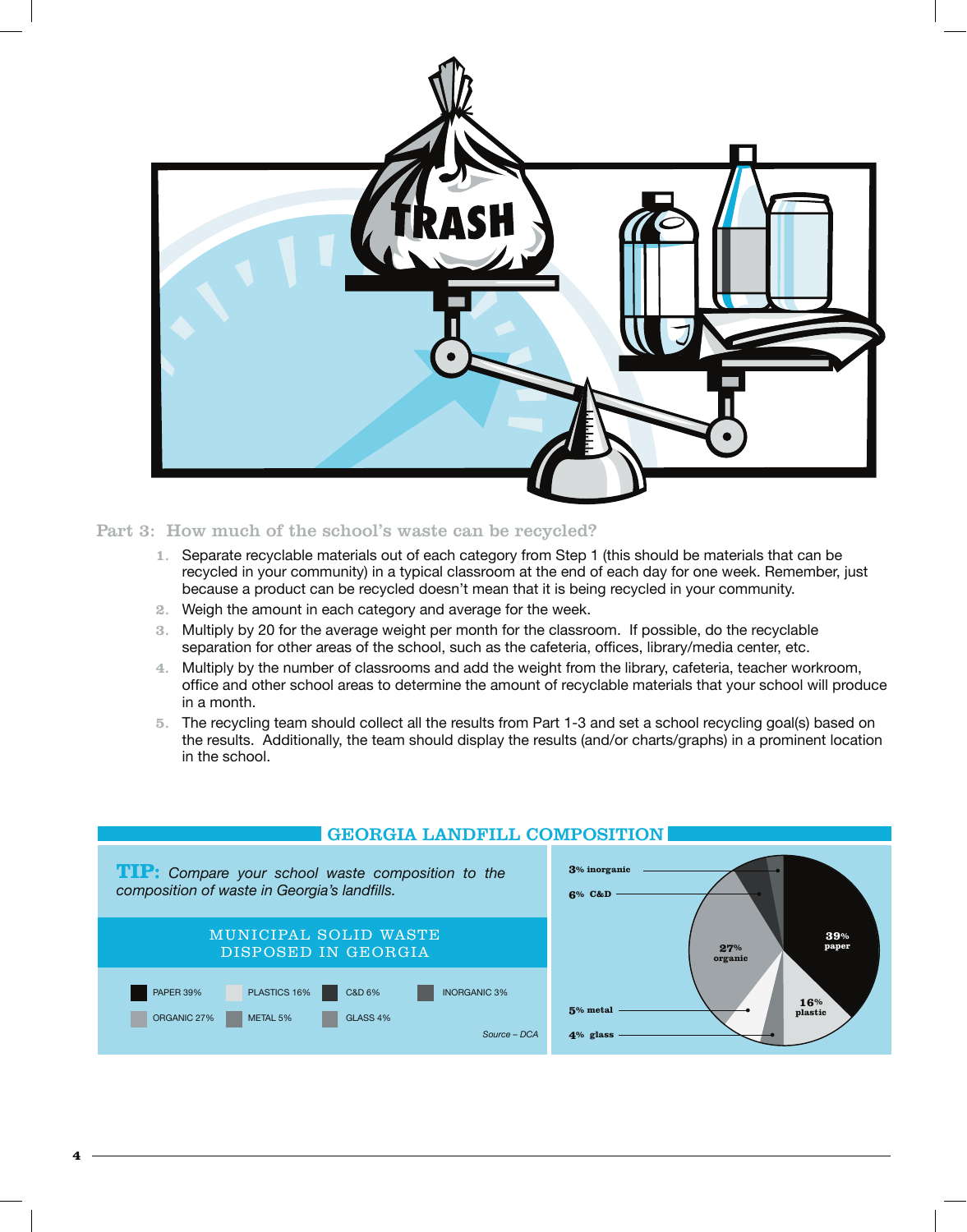# **C.** IDENTIFY A HAULER FOR YOUR RECYCLABLE MATERIAL

IT IS CRITICAL to determine how the recyclable material will be removed from your school. The following steps must be taken before a successful recycling program can begin.

#### FIRST DO THIS: Review Your School's Waste Hauling Contract

Why? Because you can't look for something better if you don't know what you've got. And you can be sure your current hauler is familiar with your current waste hauling contract. Don't enter negotiations without becoming informed.

# Ask the school's district building and grounds manager, custodial staff, administration or other school personnel about the waste hauling contract. Sample questions should include:

- Who is the waste hauler?
- Where can I get a copy of the contract?
- How much does the waste hauler charge for trash pickup? Is this a flat fee or a container "pull" price?
- What size containers are used?
- How often are the containers picked up?
- How much trash by weight and/or by volume is disposed of per month or per school year?
- Can the waste removal contract be renegotiated during the contract term?
- Does the waste hauler currently provide a recycling service for the school? If so, what is being recycled? If not, can recycling be provided?
- What is the cost for the current hauler to provide recycling services to the school?
- Are other haulers available to provide the services?

#### THEN DO THIS: Contact Local Collectors, Processors, and/or Markets

Why? As a non-profit, you may be able to negotiate better terms by contacting other local collectors or end users directly than a private business could, even though the volume of materials you deliver will be relatively small. Be aggressive and shop around; Georgia has strong markets for recyclable materials and you've got what they want.

A few places to look for local collectors, processors and markets include:

- Keep Georgia Beautiful local affiliates www.keepgeorgiabeautiful.org (Keep Georgia Beautiful, a state affiliate of Keep America Beautiful, supports a network of 65 local affiliates covering 76% of Georgia's population; many affiliates work with local recycling programs.)
- Earth's 911 www.1800CLEANUP.com (Earth's 911 is a ZIP-code driven database of recycling and conservation information Georgia residents can reach either on the Internet or by calling the English/Spanish phone system 1-800-Cleanup.)

• Recycling Markets Directory http://www.dca.state.ga.us/development/EnvironmentalManagement/programs/recycling/default.asp

(Georgia Department of Community Affairs has compiled a list of local recyclers that can be found on this site.) Check the yellow pages; your local government recycling and/or solid waste coordinator should be knowledgeable about the recycling collection points nearest you. The local Yellow Pages may include recycling centers under the heading "recycling," or "scrap metals" or other materials.

**TIP:** *Recycle non-traditional materials such as batteries, cell phones, eyeglasses, and/or inkjet printer cartridges/toner cartridges. Visit www.keepgeorgiabeautiful.org for a list of companies that can help you recycle non-traditional items. Additionally, recycle the natural way and COMPOST!*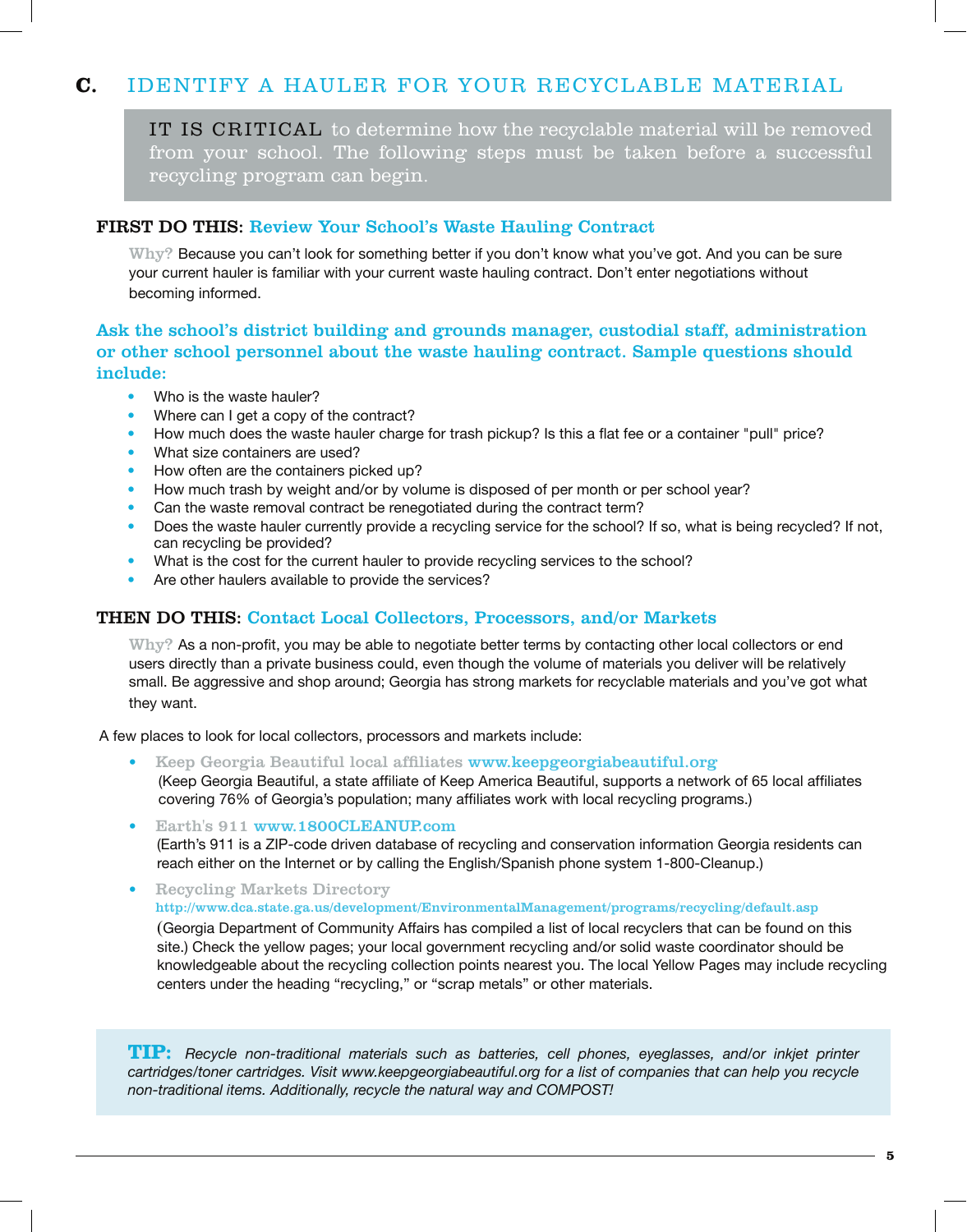Recycling Lingo: (Here are some key terms you need to know.)

**COLLECTORS** (haulers) pick-up recyclables from curbside containers and/or drop off facilities.

**PROCESSORS** receive recyclable material, process the material (example: baling the material), and sell the material to a market.

**MARKETS** are places that will take the recyclable material and make it into a usable commodity.

**TIP:** *Adding recycling services to the school's current waste hauling contract may increase the overall costs and may not be the most economical method for recycling materials.*

If there are no local recycling services in your school district or county in which your school is located then traditional recycling at your school may not be practical. Students, parents, and school staff should contact local government officials to discover if recycling can become a reality in your community – educate your local leaders about the benefits of recycling.

# **D.** ESTABLISH A RECYCLING GOAL

The recycling team should collect the waste data from Step 1; Section B and set a school recycling goal(s) based on the data. Make sure the goal is attainable and start slowly. Make sure the material or materials you identify for recycling can be managed and processed locally.

# **E.** GETTING APPROVAL – SELLING YOUR PROGRAM

After completing your homework, make sure the program is supported by the administration and/or district. The success of a strong recycling program depends on the support of your administration. Strong administrative support can provide credibility to your program and designated staff time and/or money for the program. Student achievement and economics heavily influence administrative decisions. Make sure your team creates a program proposal that connects the recycling program to the appropriate state teaching standards and showcases potential economic benefits (money saved and/or earned by your program).

Once administrative approval is granted and your goals are set, your team is ready to move forward.

# **Step 2: Organize the recycling collection and storage system**

**TIP:** *Paper products constitute the highest percentage of the municipal solid waste disposal stream in Georgia (approximately 39%) and are often easy to recycle. Many school recycling programs begin with paper.*

# **A.** MAP THE SCHOOL

The custodial staff will know where trash is being discarded. The team should shadow the custodian and map the trash collection route or location of the trashcans in classrooms, offices, library, and cafeteria. Determine the space needed (inside the classrooms and for outside storage) to implement the recycling program. This will help the team determine how many bins to make and/or purchase and the ideal placement of the recycling containers in your school. Share the map of the proposed recycling container locations with parents, students, teachers, and school administration for feedback.

**TIP:** *Have the students map the school as a lesson in local geography.*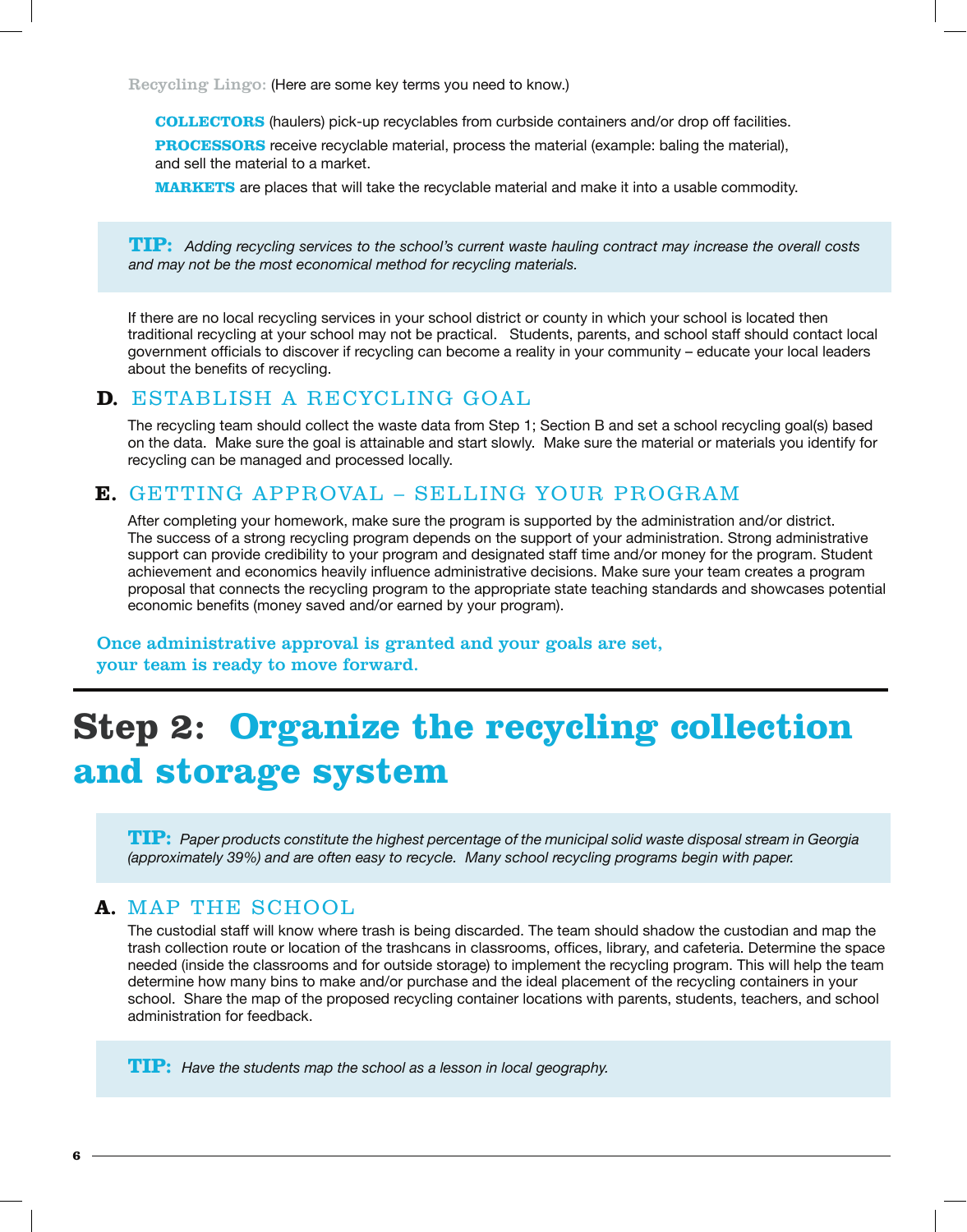# **B.** QUESTIONS TO PONDER ABOUT STORAGE AND COLLECTION SYSTEMS FOR RECYCLABLE MATERIALS

- What type of collection containers will be needed for the classrooms, halls, storage areas, etc.?
- Will the recyclable materials be picked up by a hauler? As an alternative, will a designated person (school staff member, parent, and/or high school student) from the school deliver the recyclable materials to the processor? (The second should be the last option because one person can leave the school and replacements must be found which is not always an easy task).
- Does the school have indoor space to use as a collection and storage center? If not, is there space for a large outdoor container?
- How will the recyclable materials be moved from the classrooms to the collection and storage areas?
- How will the collection and storage bins be moved outside for pickup?
- How will the custodian be involved?
- Who will be responsible for moving the recyclables to the storage area from the library, cafeteria, teacher work area, office and other areas of the school?
- If an outdoor recycling bin is needed, will there be room for the truck to maneuver and empty the container?
- How will contamination of the recyclable materials be prevented?

**TIP:** *Students must be well educated when recycling bins are located in the cafeteria where contamination is very likely. A short list of common contaminants include: food and items covered with food waste; medical or hazardous waste; facial tissues and snack packages. Check with your local recycling facility for a complete list of contaminants.* 

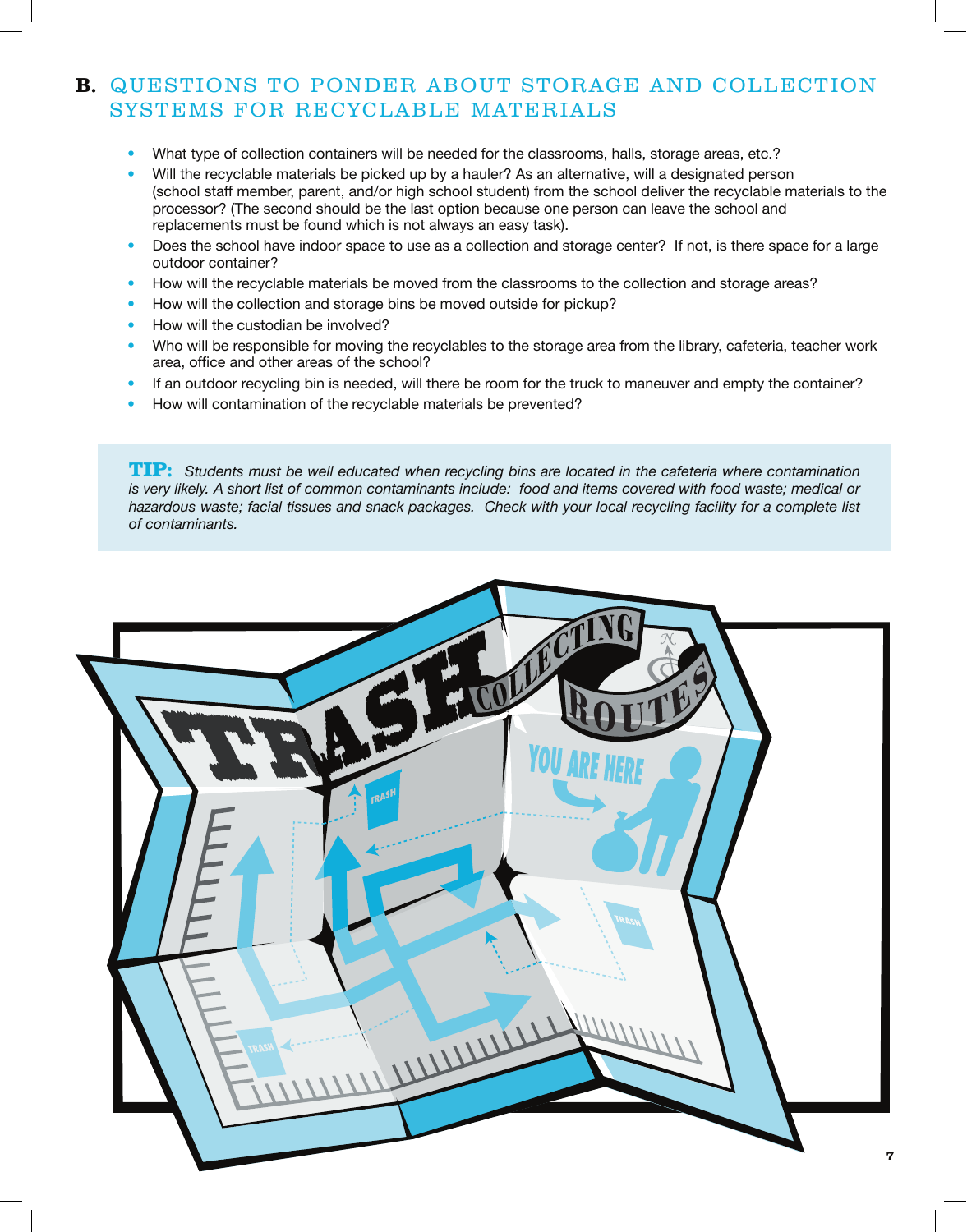# **C.** CONTAINERS FOR RECYCLABLE MATERIALS

**TIP:** *Develop a budget for your program. Potential start-up costs of your school recycling program may include:*

- *Recycling containers/bins*
- *Signage*
- *Staff and teacher training*
- *Awards/incentives*
- *Miscellaneous materials (example: posters, bulletin board decorations, books, lesson/activity material, etc.)*

The classroom collection bins can be as simple as a large, decorated cardboard box (copy paper boxes work well); larger rolling bins, which can be pushed to the main storage bin; wheel barrows (or an old donated cart/buggy from a local discount or grocery store) also work well for transporting recyclable materials to their indoor or outdoor storage containers.

### Items to consider when purchasing recycling collection containers for schools:

#### **Indoor Collection containers**

- Size needs to be appropriate for space and length of time between collections
- Leak-proof container
- Well marked and/or eye catching (signage)
- Common size so special trash bags won't have to be purchased (if trash bags are necessary) and the container should have a method to hold the bag in place
- Lid is able to be secured to prevent theft or damage
- Specially designed lids that limit/prevent contamination (example: lids designed with circles that limit entry to soda bottles and/or cans)

### **Outdoor Collection Containers**

- Contain drainage holes for rain
- Lid and container is able to be secured/locked to prevent theft or damage (yet able to be moved for cleaning)
- Animal proof
- Weather (sun and wind) resistant
- Well marked and/or eye catching (signage)
- Specially designed lids that limit/prevent contamination (example: lids designed with circles that limit entry to soda bottles and/or cans)

*\*Permanent outdoor collection containers may not be necessary at your school; for special outdoor events your school could use normal trash cans that have been designated recycling containers for the event – signage will be needed.*

Once collection containers are secured, record their locations on the school map from Step 2; Part A and post the map in prominent locations throughout the school so students, teachers, staff, and visitors are able to locate the recycling containers.

## **Visit www.keepgeorgiabeautiful.org for a list of recycling container companies.**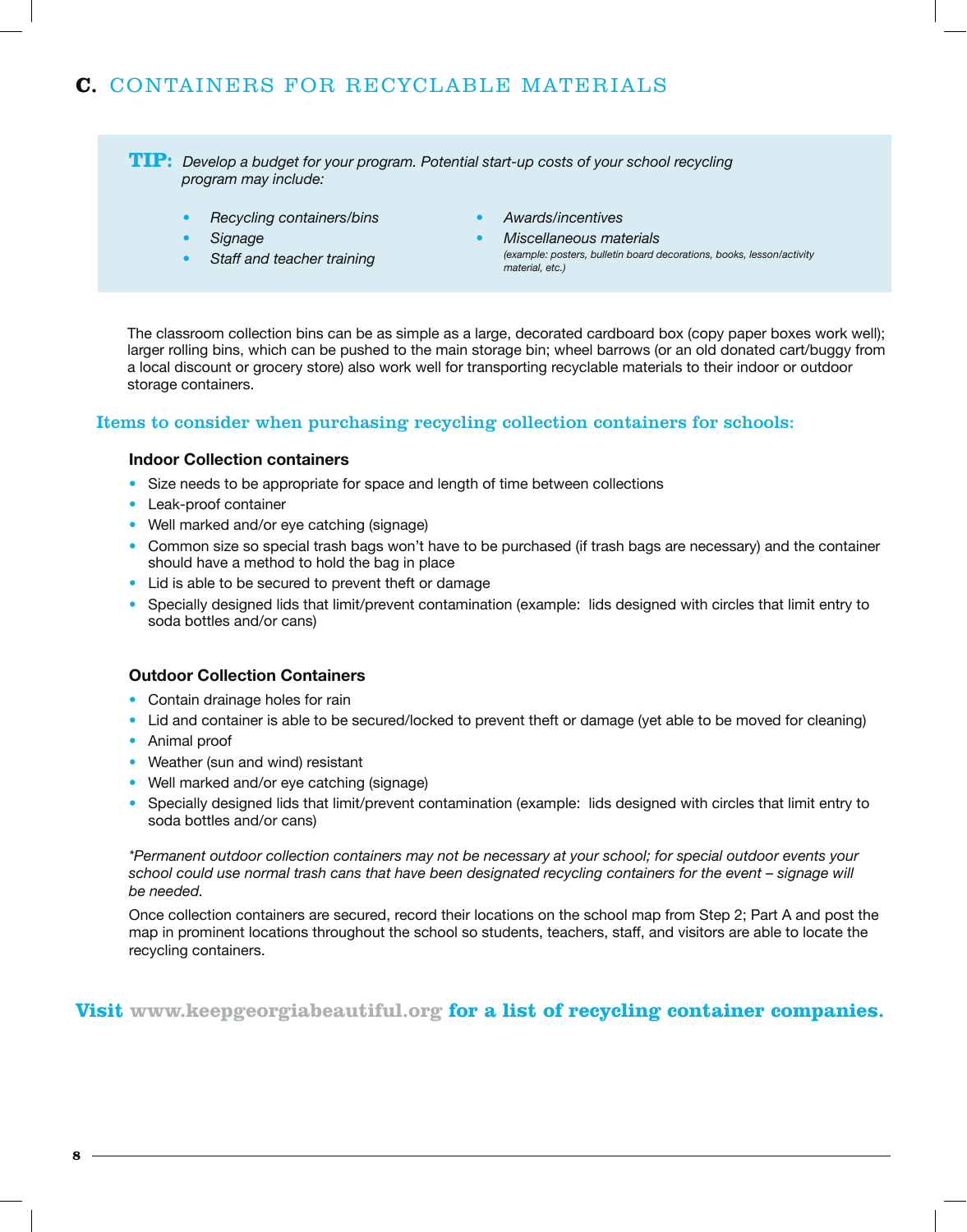

**TIP:** *Periodically, grant funding opportunities can be found for recycling programs at the Georgia Recycling Coalition's website, www.georgiarecycles.org or through the Keep Georgia Beautiful Foundation, www.kgbf.org (click grant application and awards). In addition, local businesses may donate containers or reduce the cost of purchasing recycling containers. Some recycling processors and/or markets in the state pay schools for their recyclables and provide recycling containers (example: paper products and aluminum cans) but don't depend on a recycling program to provide funds for the school. Many recycling programs are created and maintained not to raise money but to raise awareness of solid waste issues.* 

# **D.** MOVING RECYCLABLE MATERIALS

The recyclable materials must be transported to storage facilities either inside or outside the building. The team must make arrangements for collection and storage. The following are ideas for moving recyclable materials:

- Assign a student from each classroom to empty the classroom bin as part of a daily routine.
- Classrooms can alternate the responsibility of moving the recyclable materials to the main storage bin.
- Any student organization or recycling club can assume the responsibility of moving the recyclable materials.
- If the custodial staff participates, then they may be able to move the larger storage bins outside for pickup or delivery.
- If the recyclables are not collected through a recycling company from the school directly, parents, teachers, and/or high school students may have to transport the recyclables to a local drop-off facility.

### Safety Tips to Remember:

If recyclable materials are going to be stored indoors, make sure they are placed in accordance with State and local fire codes.

Some general guidelines for bin placement include:

- Recyclable materials should not be stored in the boiler room or near electrical equipment.
- Indoor recyclable storage containers should be located in a room with a sprinkler system.
- Visible or easy access/location for students, teachers, parents, and staff.
- Location inaccessible to insects or other animals.
- Classroom containers should be emptied as often as possible.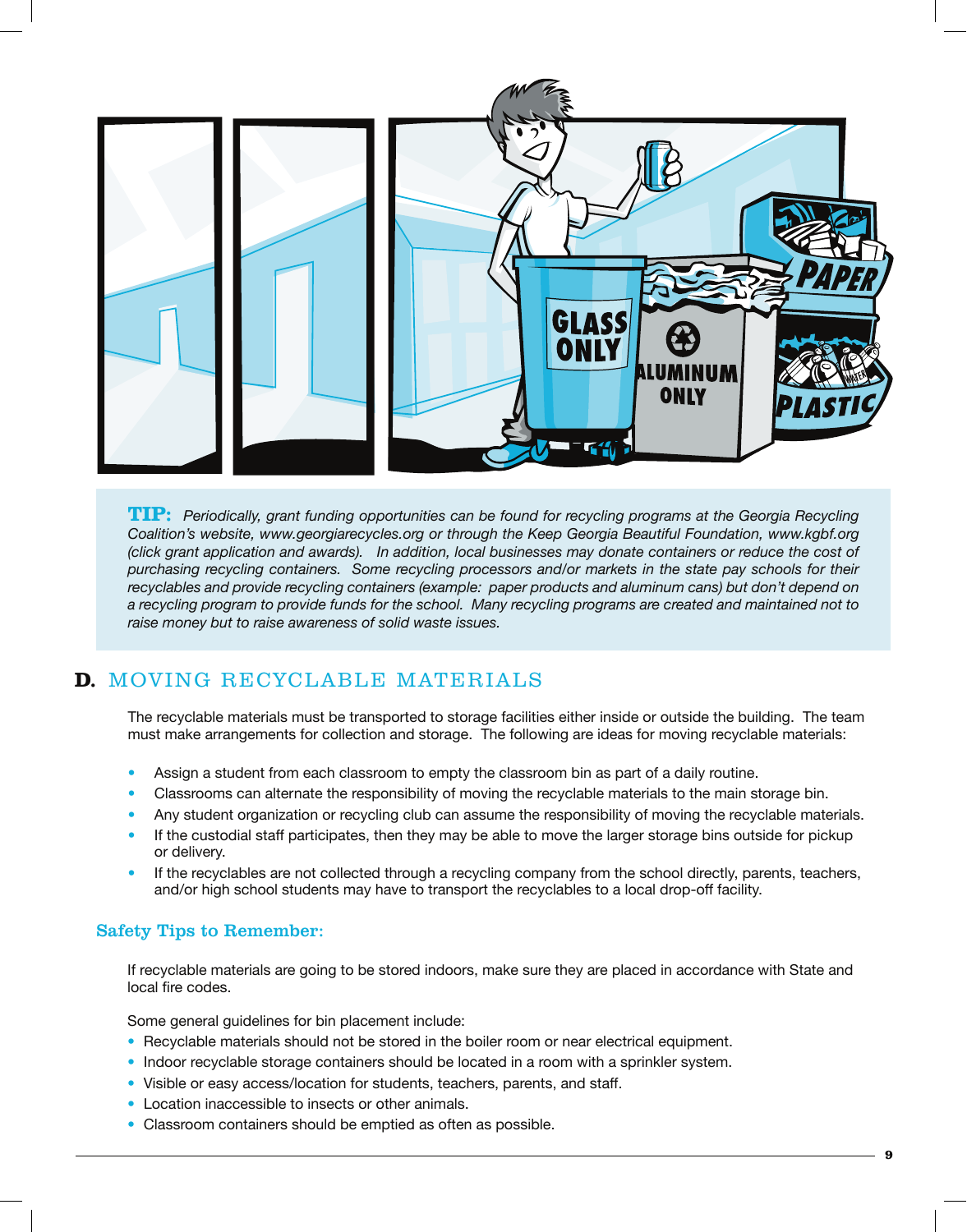

# **Step 3: Educate and Promote**

#### This is the most important step for the success of an enduring school recycling program.

An environmentally conscious team and school are critically important to your recycling program. When your program is approved and steps 1 and 2 are complete, it is important to educate your student body, teachers, school staff, and parents about the benefits of the program.

**TIP:** *Creating a recycling logo, slogan, and/or theme is a creative and unified way to promote your program. This can be done by students each year or during the initial start-up year.*

The entire school will need information on how and what to recycle. Presentations, made at a school assembly or in individual classrooms, should include the following: the locations of the collection and storage bins, the materials that can be recycled, how the system will work and the benefits of recycling. Remember that each school year students, teachers, school staff, and parents will need information about the program. Most importantly, recycling programs should be based on the state teaching standards (QCC/GPS) to ensure sustainability and to ensure support from the school district and parents.

### Create a unique way to promote your school's recycling program. Promotion ideas include:

- Bring in quest speakers
- $\bullet$  Take a field trip to a recycling facility
- Distribute recycling information to students, teachers, school staff, and parents (check out literature from the Georgia Department of Community Affairs, Georgia Recycling Coalition, Keep Georgia Beautiful and/or Georgia Department of Natural Resources)
- Print articles in the school newspaper or newsletter
- Construct a recycling website
- Create a recycling bulletin board
- Record audio and/or visual announcements/commercials that describe the recycling program
- Have a contest between classes or grade levels
- Produce a school play about recycling and present at a PTA/PTO meeting and/or school assembly
- Use a national event to launch or promote a recycling program (example of annual events: America Recycles Day on November 15 and/or Earth Day on April 22)

**TIP:** *Award or dedicate funds generated by the school recycling program to a special school environmental project.*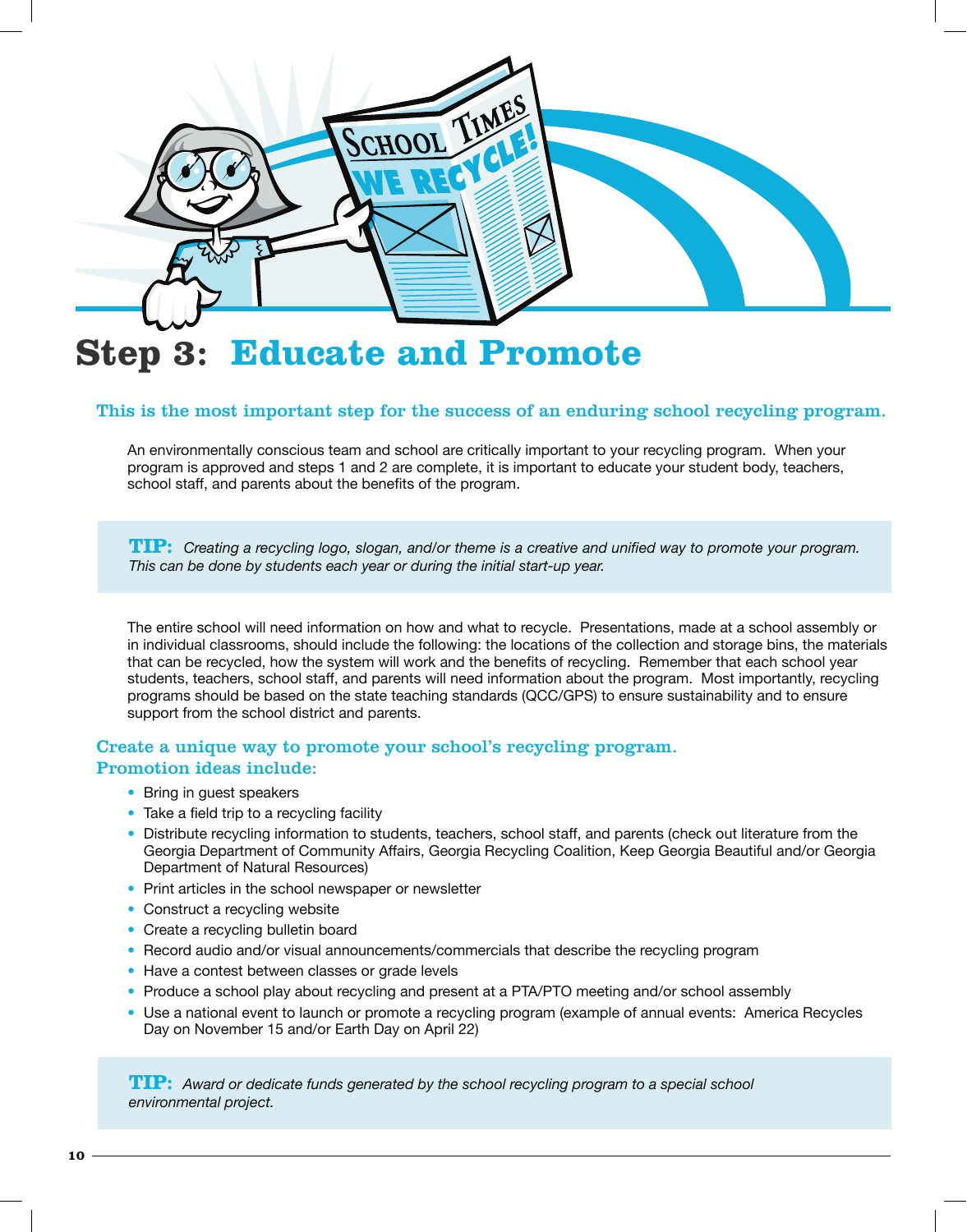# **Step 4: Begin Recycling!**

If the above steps have been followed, your well-designed and supported recycling program is off to a GREAT start! Don't forget to keep the goal(s) with all the milestones surpassed in a prominent spot in your school to motivate the students, teachers, parents, and staff to achieve the goal. The goal(s), along with the results, is a powerful tool to include in a grant or award application.

# **Step 5: Evaluate, Expand, and Celebrate the Recycling Program**

Evaluate: Review the recycling program and goal at least once a year. There is always room for improvement. Provide a survey to teachers, students, school staff, and parents for ideas about improving your program (example survey items: container appearance, use, and location; adequate education/promotion; collection frequency, etc.). Remind the school administrators to evaluate the waste hauling and/or recycling contracts. *A good recycling program may decrease the cost of trash removal.* 

**TIP:** *The recycling team should determine how to handle holiday and summer vacation recycling.*

Expand: Once the recycling program is operating effectively, the team may investigate additional ways to reduce, reuse, and/or recycle. In addition, research "Green" school initiatives (e.g. water conservation, energy conservation, air quality improvements, etc.). Visit the following website for "Green" school information www.keepgeorgiabeautiful.org and www.eeingeorgia.org

Consider adding composting to your program. Nature already recycles by composting. Two-thirds of the garbage in Georgia's landfills could have been composted. For more information on composting contact the Georgia Department of Community Affairs at 404-679-4940 or online at www.dca.state.ga.us/environmental. DCA has a detailed brochure, coloring books and market information for composted material.

Celebrate: Recognition awards should be given to outstanding individual, class, and/or grade level recyclers. In addition, recognition and appreciation should be given to the recycling team members. Organize an event or festival (or use Earth Day – April 22) to celebrate reaching and/or surpassing the school recycling goal. Additionally, please let us know about your school's recycling program; call the Georgia Department of Community Affairs at 404-679-4940. Your school can become a model for others in the state. Lastly, apply for local, state and/or national awards to recognize your school recycling program.

Local Awards: Contact your local Keep America Beautiful affiliate: visit www.keepgeorgiabeautiful.org for a complete list of affiliates.

State Awards and Competitions: Complete a Keep Georgia Beautiful award application at www.keepgeorgiabeautiful.org *(click on awards and grant*s) or contact (404) 679-4922. The Georgia Conservancy's Youth Environmental Symposium (YES) also offers a chance for middle and high school students to showcase their environmental projects/programs and compete with other schools for cash prizes, visit www.georgiaconservancy.org/ Education/Education.asp or contact (404) 876-2900 Extension 113 for additional information. *Remember: These award programs or competitions are time sensitive and the application may not be posted continuously.* 

National Awards: Complete a Keep America Beautiful award application at www.kab.org (click "About us" on the tool bar and scroll down to "Awards"). The National Recycling Coalition (NRC) also has an annual award program, visit www.nrc.recycle.org for additional information (one of the NRC award categories is for Outstanding School Programs). *Remember: These award programs are time sensitive and the application may not be posted continuously.* 

*Additional local, state, and national award information can be found at the Environmental Education in Georgia website* www.eeingeorgia.org.

**11**